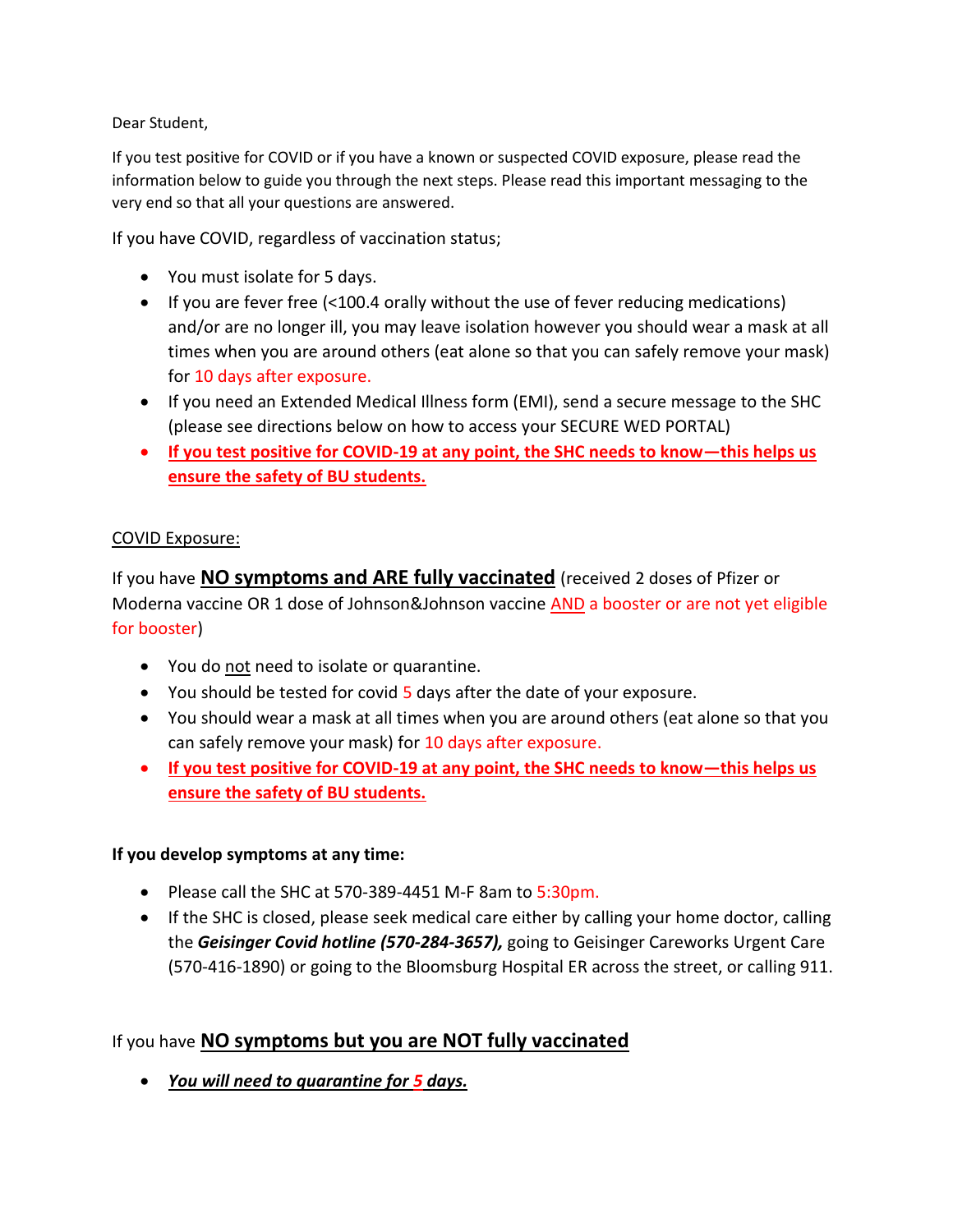- If you need an Extended Medical Illness form (EMI), send a secure message to the SHC (please see directions below on how to access your SECURE WED PORTAL)
- Ideally you will get covid tested 5 days after your exposure date.
- Even if these tests are negative, you still need to mask for an additional 5 days.

#### **If you develop symptoms at any time:**

- please call the SHC at 570-389-4451 M-F 8am to 6pm.
- If the SHC is closed, please seek medical care either by calling your home doctor, calling the **Geisinger Covid hotline (570-284-3657)**, going to Geisinger Careworks urgent Care (570-416-1890), going to the Bloomsburg Hospital ER across the street, or calling 911.
- **If you test positive for COVID-19 at any point, the SHC needs to know—this helps us ensure the safety of BU students.**

# If you have **had COVID in last 90 days as confirmed with a + COVID test and documentation.**

- You do not need to isolate or quarantine.
- You should wear a mask at all times when you are around others (eat alone so that you can safely remove your mask) for 10 days after exposure.
- If you develop symptoms **[Isolate](https://www.cdc.gov/coronavirus/2019-ncov/your-health/quarantine-isolation.html#isolate) immediately and get tested.** Continue to stay home until you know the results. Wear a well-fitted mask around others.
- **If you test positive for COVID-19 at any point, the SHC needs to know—this helps us ensure the safety of BU students.**

We understand that being in isolation can be difficult in many ways. Health and Wellness is here to support you. Kristi Hammaker, the Health and Wellness Educator, is available to offer support and assistance. She is your link to helpful resources and will provide an occasional "check-in" Zoom call if requested. Feel free to reach out to Kristi at [khammaker@bloomu.edu](mailto:khammaker@bloomu.edu) or call 570.389.4934.

# **Do you live on Campus?**

If you live in on-campus housing and you need to isolate/quarantine, please call res life at 570- 389-4970. If it is after hours, please leave a message**. Please remember the safest place to isolate/quarantine would be at your permanent home address.** If you plan on going home to finish quarantine or isolation, please send an email to [sthouse@bloomu.edu](mailto:sthouse@bloomu.edu) and provide your name, BU ID, and room number.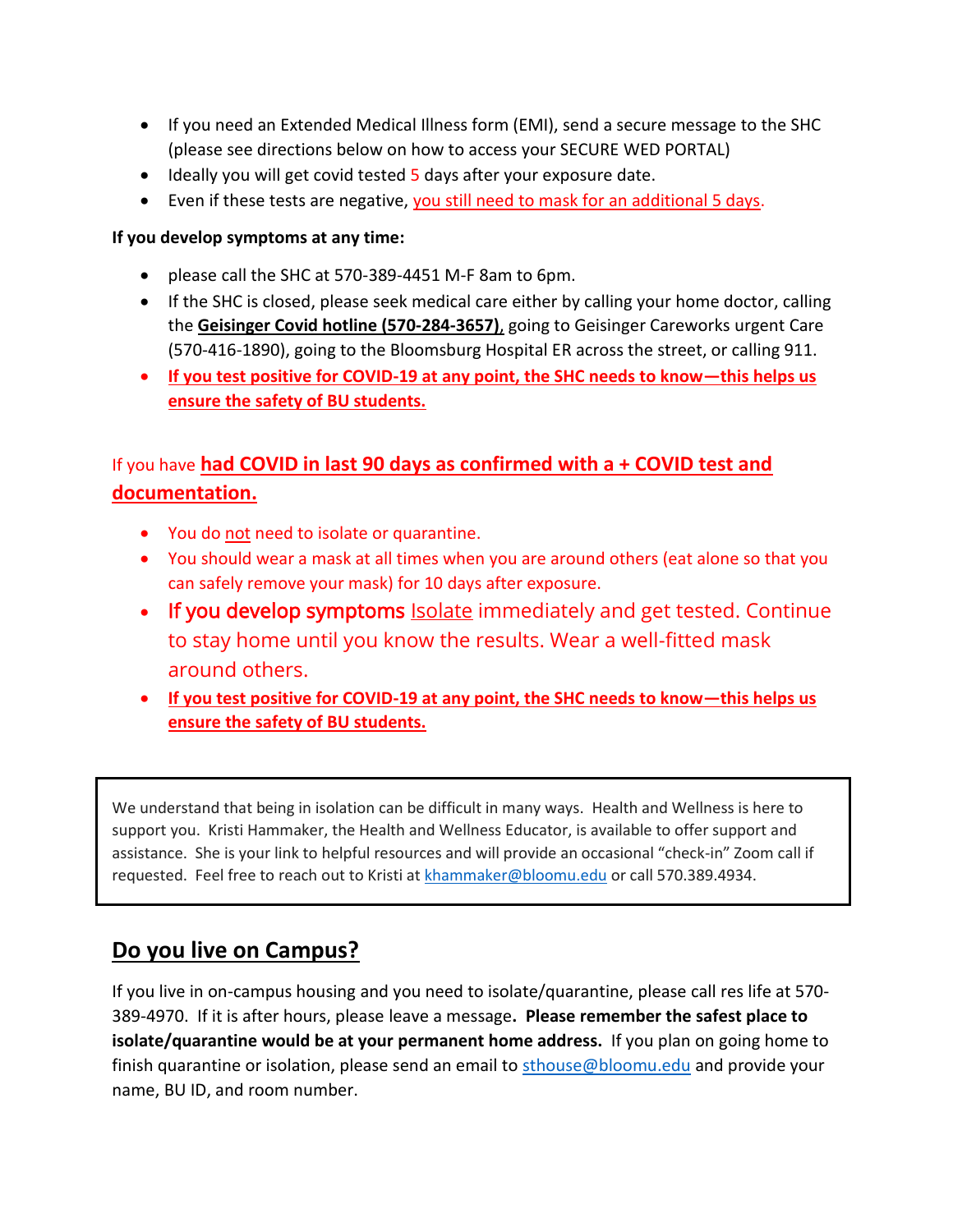## **Covid Testing options:**

- Testing may be available through the Bloomsburg University Student Health Center or testing affiliates by appointment only. Walk-in testing is available 2 times a week. Please see main web page for current testing days and hours.
- Covid testing is also available at the Bloomsburg Rite Aid Pharmacy. Register at www.Riteaid.com
- The *Geisinger Covid hotline (570-284-3657)* will offer covid testing to only those who have symptoms.
- **If you test positive for COVID-19 at any point, the SHC needs to know—this helps us ensure the safety of BU students.**

More helpful information is located on the SHC website at<https://www.bloomu.edu/health>.

## **How can I contact the Student Health Center if I need to?**

If you have symptoms, questions, or need an EMI: **the best way to contact** us is via the secure Web portal (see instructions below for how to access the portal)

If you have concerning symptoms, call the SHC at 570-389-4451 or call your home doctor, call the **Geisinger Covid hotline (570-284-3657)**, go to Geisinger Careworks urgent Care (570-416- 1890), go to the Bloomsburg Hospital ER across the street, or call 911.

## **How to enter the Secure EMAIL Web Portal**

- 1. Go to the SHC webpage [www.bloomu.edu/health](http://www.bloomu.edu/health)
- 2. Find the WEB PORTAL LOGIN on the left side of the page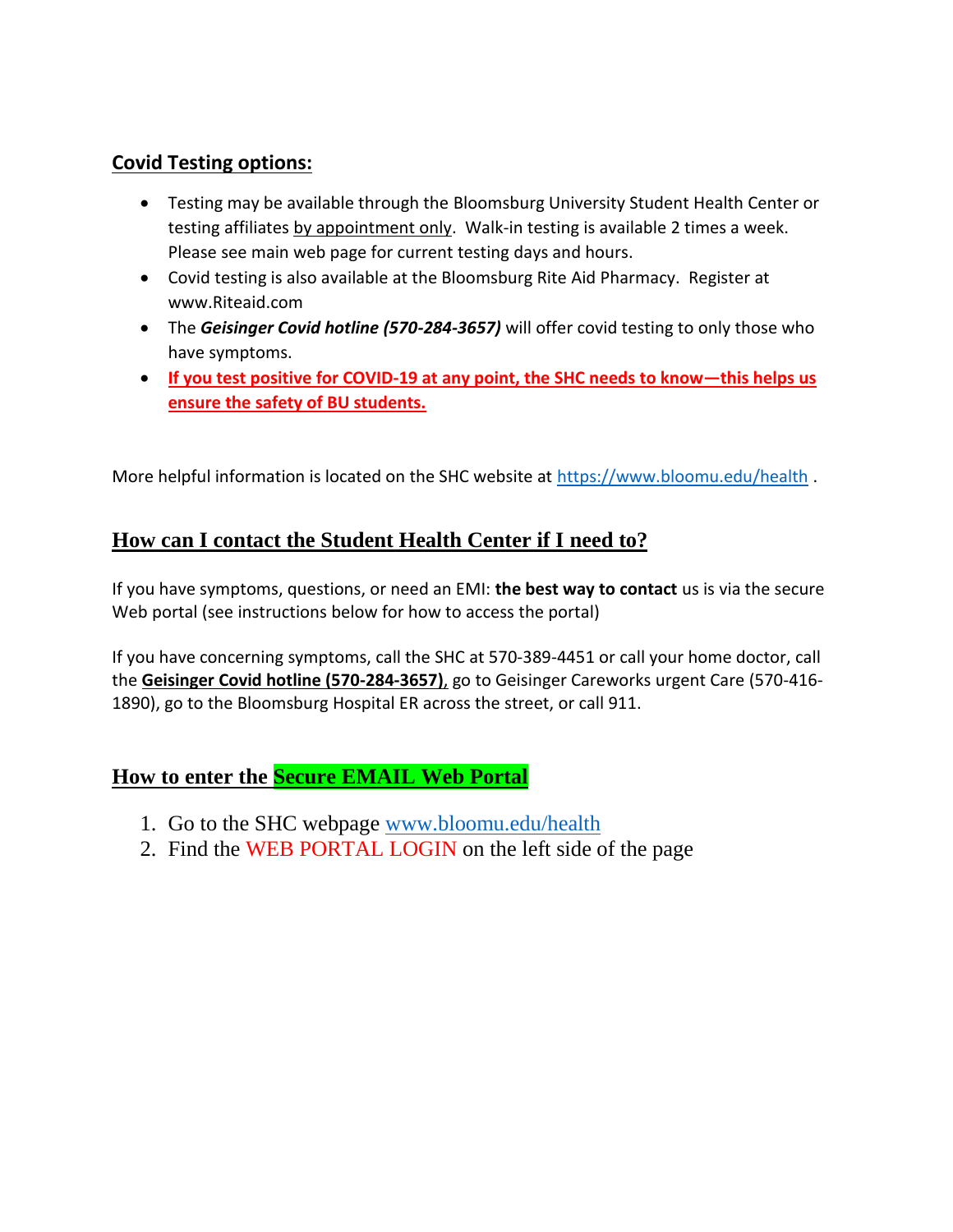

- 4. You can now open your secure Email message on this page.
- 5. If works just like your regular email. You can reply to this email and it will go to a RN or NP to review and answer.